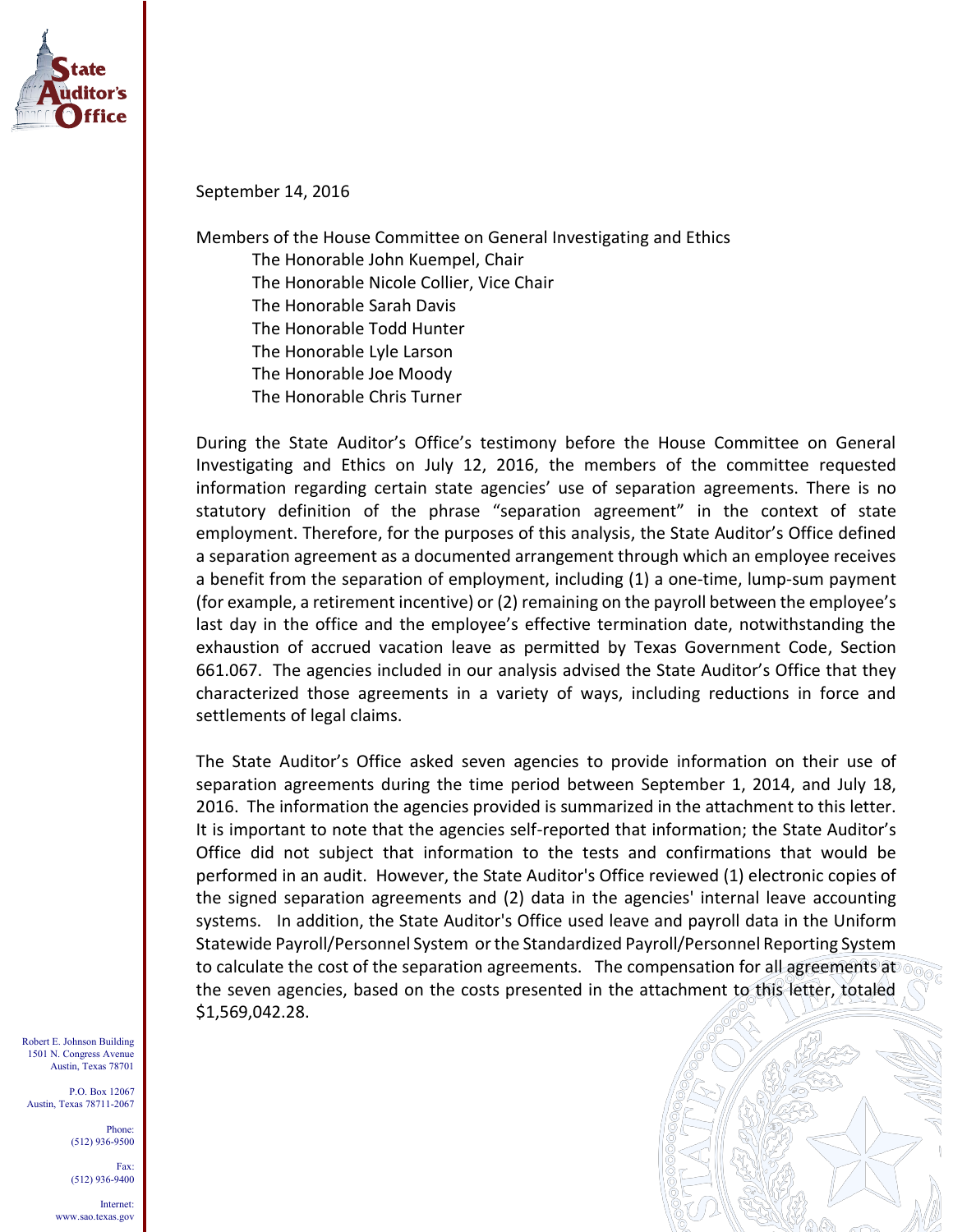Members of the House Committee on General Investigating and Ethics September 14, 2016 Page 2

Please consult with the respective agencies for their determinations as to the legal foundation for the use of separation agreements or any possible benefits the State may have received in association with separation agreements.

The State Auditor's Office also is conducting a survey of all state agencies regarding their use of emergency and administrative leave. After completing that survey, we plan to issue a report summarizing the survey results.

If you have any questions, please contact John Young, Audit Manager, or me at (512) 936-9500.

Sincerely,

Lisa R. Collier

Lisa R. Collier, CPA, CFE, CIDA First Assistant State Auditor

Attachment

cc: The Honorable Sid Miller, Commissioner, Department of Agriculture The Honorable Ken Paxton, Attorney General, Office of the Attorney General Mr. Henry "Hank" Whitman, Jr., Commissioner, Department of Family and Protective Services The Honorable George P. Bush, Commissioner, General Land Office Mr. Charles Smith, Executive Commissioner, Health and Human Services

Commission

Mr. Carter Smith, Executive Director, Parks and Wildlife Department Mr. Brian Guthrie, Executive Director, Teacher Retirement System

Mr. Jeff Walker, Executive Administrator, Water Development Board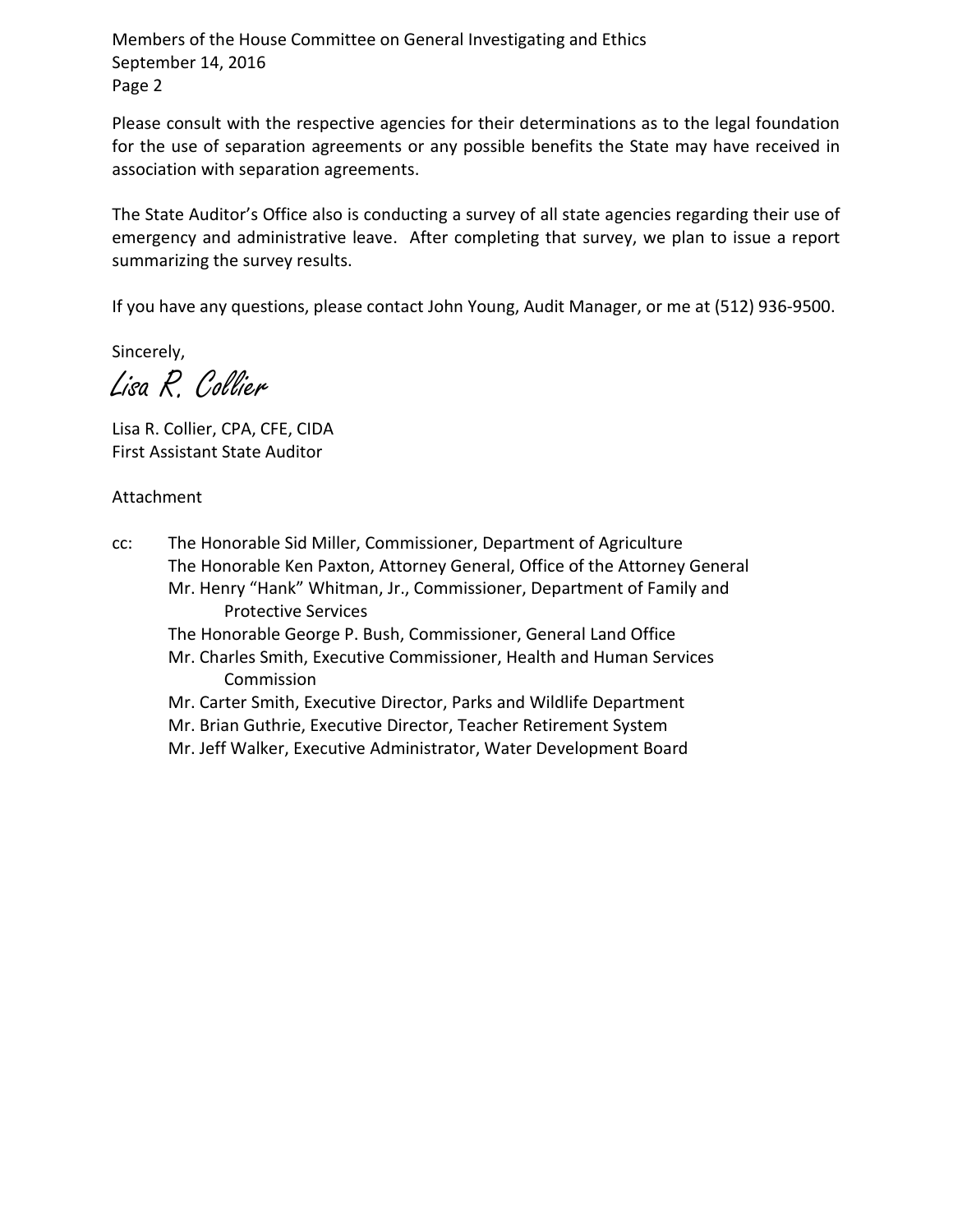# **Attachment**

## **Texas Department of Agriculture**

The Texas Department of Agriculture (TDA) asserted that it entered into separation agreements with four employees between September 1, 2014, and July 18, 2016. According to the separation agreements, all four of those employees were compensated by remaining on the payroll from their last day in the office until the effective dates of their terminations. The amount of emergency leave for which TDA compensated those four employees ranged from 60 days (480 hours) to 19 days (152 hours).

While they were on paid leave, those employees received their current salary. The total cost of the emergency leave was \$60,591.74.

TDA reports employee leave information to the Uniform Statewide Payroll/Personnel System (USPS). TDA coded the paid leave associated with the four employees' separation agreements as "Emergency Leave – Other" in USPS.

TDA does not have documented policies or procedures for providing compensation as part of separation agreements.

Table 1 on the next page summarizes TDA's separation agreements between September 1, 2014, and July 18, 2016. Auditors also reviewed leave and payroll information from USPS. Any vacation leave taken after the start date of the employees' separation agreements is not included in Table 1 because employees are permitted to receive that earned leave, as established in Texas Government Code, Section 661.067. In addition, earned compensatory leave is not included in Table 1. It is important to note that the information in Table 1 was not audited, and most of the information was self-reported by TDA.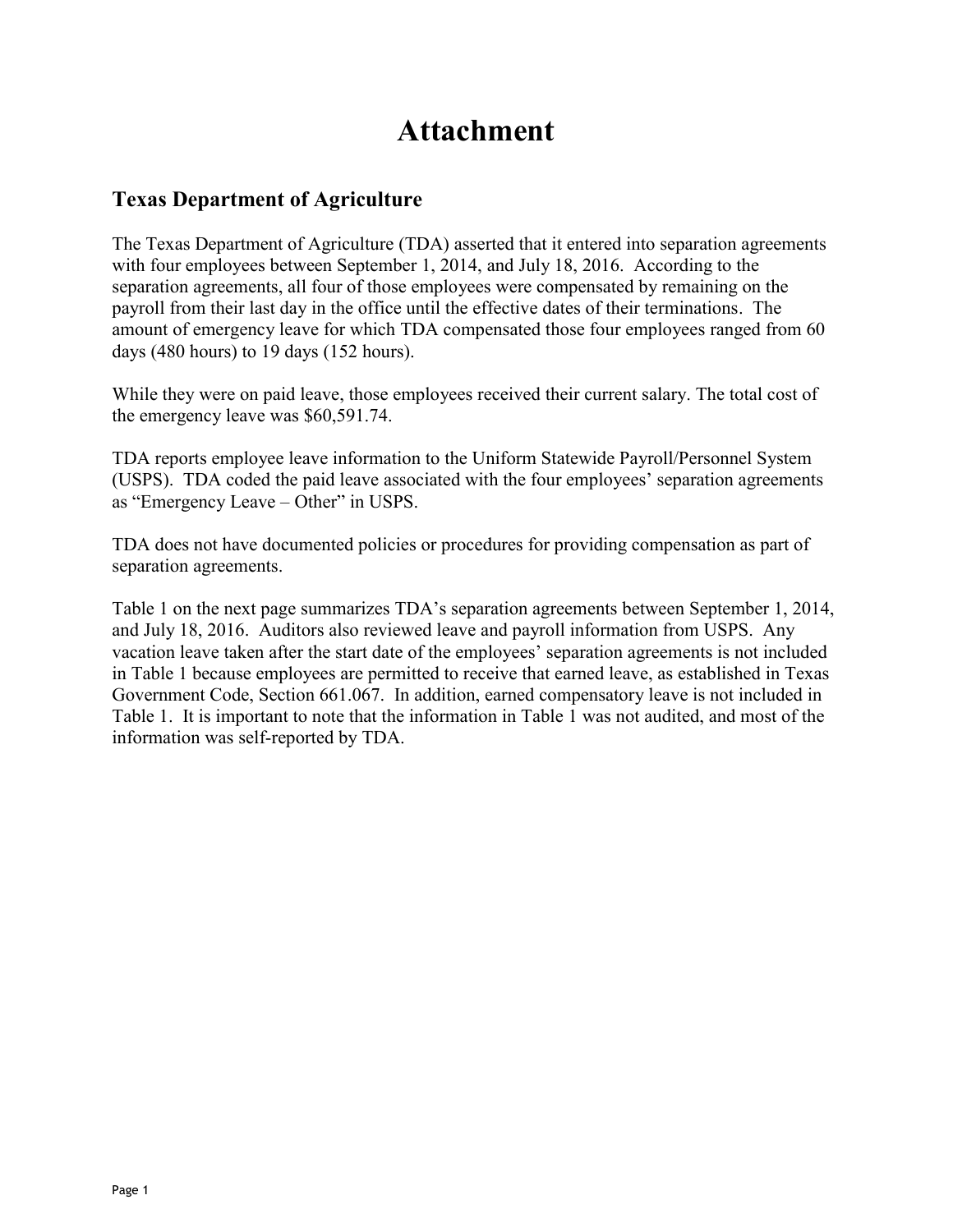| <b>Summary of TDA Separation Agreements</b><br>between September 1, 2014, and July 18, 2016 <sup>a</sup> |                               |                                        |                                                   |                                                 |                                                        |                                                      |                                                 |  |  |  |  |  |
|----------------------------------------------------------------------------------------------------------|-------------------------------|----------------------------------------|---------------------------------------------------|-------------------------------------------------|--------------------------------------------------------|------------------------------------------------------|-------------------------------------------------|--|--|--|--|--|
| <b>Classification</b><br><b>Title</b>                                                                    | Annual<br>Salary <sup>b</sup> | Lump-sum<br>Payment<br><b>Received</b> | Emergency<br>Leave -<br>Number of<br><b>Hours</b> | Emergency<br>Leave -<br><b>Dollar</b><br>Amount | Administrative<br>Leave -<br>Number of<br><b>Hours</b> | Administrative<br>Leave -<br><b>Dollar</b><br>Amount | <b>Total Cost of</b><br>Separation<br>Agreement |  |  |  |  |  |
| Human<br><b>Resources</b><br>Specialist IV                                                               | \$42,840.00                   | \$0.00                                 | 480.00                                            | \$10,044.68                                     | 0.00                                                   | \$0.00                                               | \$10,044.68                                     |  |  |  |  |  |
| Director II                                                                                              | \$101,247.96                  | 0.00                                   | 480.00                                            | 23,739.58                                       | 0.00                                                   | 0.00                                                 | 23,739.58                                       |  |  |  |  |  |
| Director V                                                                                               | \$138,586.20                  | 0.00                                   | 320.00                                            | 21,497.86                                       | 0.00                                                   | 0.00                                                 | 21,497.86                                       |  |  |  |  |  |
| <b>Budget Analyst</b><br>IV                                                                              | \$71,884.08                   | 0.00                                   | 152.00                                            | 5,309.62                                        | 0.00                                                   | 0.00                                                 | 5,309.62                                        |  |  |  |  |  |
|                                                                                                          | <b>Totals</b>                 | \$0.00                                 | 1,432.00                                          | \$60,591.74                                     | 0.00                                                   | \$0.00                                               | \$60,591.74                                     |  |  |  |  |  |

 $a$  Table does not include compensation for state holidays that occurred during the span of the separation agreements.

b Annual salary was calculated based on the employees' annualized monthly base salary. Base salary is a fixed amount of pay and does not include benefits, one-time merits, longevity pay, or bonus pay.

Sources: Unaudited information from TDA and USPS.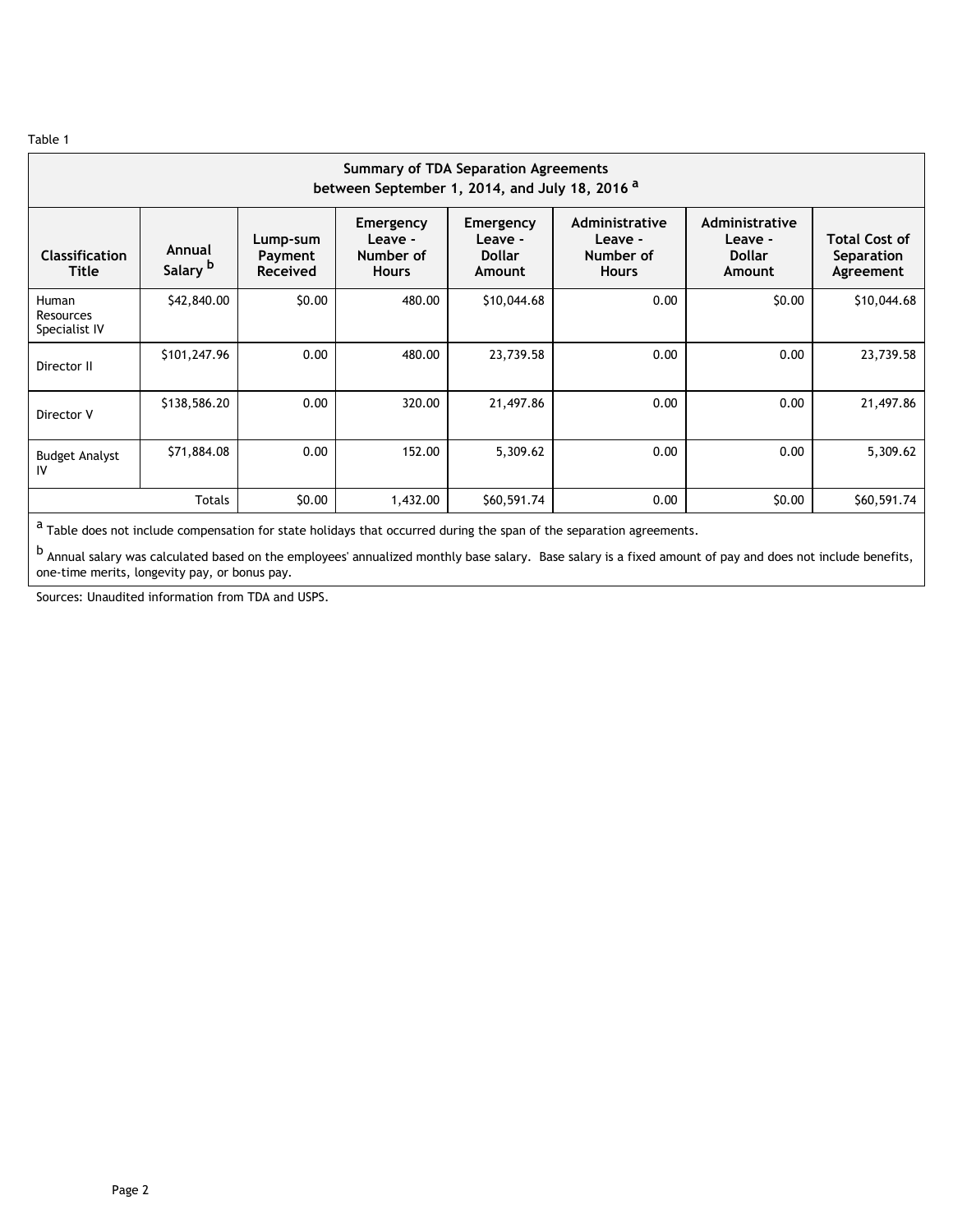## **Office of the Attorney General**

The Office of the Attorney General (OAG) asserted that it entered into separation agreements with 27 employees between September 1, 2014, and July 18, 2016.<sup>1</sup> The separation agreements allowed the employees to remain on the payroll until the effective dates of their terminations. The amount of emergency leave for which the OAG compensated those 27 employees ranged from 107 days (856 hours) to less than 1 day (6.5 hours).

While they were on paid leave, those employees received their current salary. The total cost of the emergency leave for all 27 employees was \$121,631.14. In addition, the OAG awarded 1 of those 27 employees a one-time, lump-sum payment of \$99,000, according to that employee's separation agreement. Therefore, the total compensation for the 27 separation agreements was \$220,631.14.

The OAG does not report employee leave information to the Uniform Statewide Payroll/Personnel System (USPS). The OAG coded the paid leave associated with the 27 employees' separation agreements as "AL" in its internal leave accounting system. According to the documentation the OAG provided, the "AL" reason code is used for "Emergency Leave for All Other Reasons."

The OAG has a documented reduction in force policy that allowed employees to be placed on paid leave for up to 30 days after being notified that their positions would be eliminated. However, the OAG does not have documented policies or procedures for providing compensation as part of other types of separation agreements.

Table 2 on the next page summarizes the OAG's separation agreements between September 1, 2014, and July 18, 2016. Auditors also reviewed payroll information from USPS. Any vacation leave taken after the start date of the employees' separation agreements is not included in Table 2 because employees are permitted to receive that earned leave, as established in Texas Government Code, Section 661.067. In addition, earned compensatory leave is not included in Table 2. It is important to note that the information in Table 2 was not audited, and most of the information was self-reported by the OAG.

 $\overline{a}$ 

 $<sup>1</sup>$  Five separation agreements were related to a reduction in force, and 20 separation agreements were resignation letters</sup> describing the arrangements between the employee and the OAG.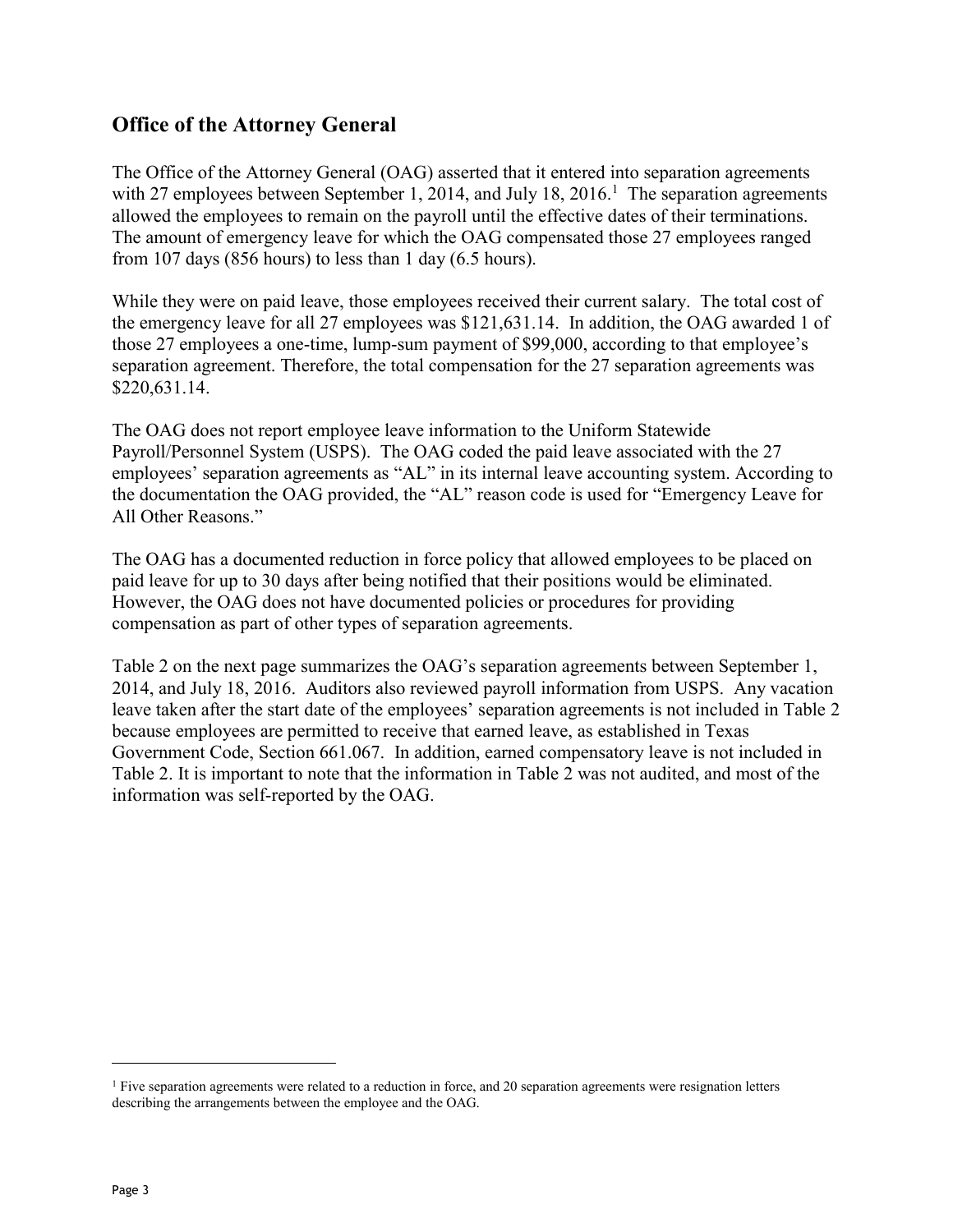| <b>Summary of OAG Separation Agreements</b><br>between September 1, 2014, and July 18, 2016 <sup>a</sup> |                               |                                 |                                                   |                                                 |                                                        |                                                      |                                                 |  |  |  |
|----------------------------------------------------------------------------------------------------------|-------------------------------|---------------------------------|---------------------------------------------------|-------------------------------------------------|--------------------------------------------------------|------------------------------------------------------|-------------------------------------------------|--|--|--|
| <b>Classification</b><br><b>Title</b>                                                                    | Annual<br>Salary <sup>b</sup> | Lump-sum<br>Payment<br>Received | Emergency<br>Leave -<br>Number of<br><b>Hours</b> | Emergency<br>Leave -<br><b>Dollar</b><br>Amount | Administrative<br>Leave -<br>Number of<br><b>Hours</b> | Administrative<br>Leave -<br><b>Dollar</b><br>Amount | <b>Total Cost of</b><br>Separation<br>Agreement |  |  |  |
| Assistant<br>Attorney<br>General VI                                                                      | \$112,754.04                  | \$0.00                          | 856.00                                            | \$46,261.94                                     | 0.00                                                   | \$0.00                                               | \$46,261.94                                     |  |  |  |
| Assistant<br>Attorney<br>General V                                                                       | \$81,381.60                   | 99,000.00                       | 456.00                                            | 17,481.68                                       | 0.00                                                   | 0.00                                                 | 116,481.68                                      |  |  |  |
| Director IV                                                                                              | \$103,445.28                  | 0.00                            | 184.00                                            | 9,124.23                                        | 0.00                                                   | 0.00                                                 | 9,124.23                                        |  |  |  |
| Executive<br>Assistant I                                                                                 | \$37,638.00                   | 0.00                            | 184.00                                            | 3,319.80                                        | 0.00                                                   | 0.00                                                 | 3,319.80                                        |  |  |  |
| Assistant<br>Attorney<br>General III                                                                     | \$57,732.00                   | 0.00                            | 176.00                                            | 4,633.20                                        | 0.00                                                   | 0.00                                                 | 4,633.20                                        |  |  |  |
| Administrative<br>Assistant V                                                                            | \$37,901.40                   | 0.00                            | 176.00                                            | 3,060.36                                        | 0.00                                                   | 0.00                                                 | 3,060.36                                        |  |  |  |
| Assistant<br>Attorney<br>General IV                                                                      | \$78,805.20                   | 0.00                            | 152.00                                            | 5,767.63                                        | 0.00                                                   | 0.00                                                 | 5,767.63                                        |  |  |  |
| Director III                                                                                             | \$97,621.32                   | 0.00                            | 136.00                                            | 6,286.22                                        | 0.00                                                   | 0.00                                                 | 6,286.22                                        |  |  |  |
| Assistant<br>Attorney<br>General III                                                                     | \$79,844.28                   | 0.00                            | 100.00                                            | 3,917.32                                        | 0.00                                                   | 0.00                                                 | 3,917.32                                        |  |  |  |
| Assistant<br>Attorney<br>General I                                                                       | \$52,275.00                   | 0.00                            | 88.00                                             | 2,263.81                                        | 0.00                                                   | 0.00                                                 | 2,263.81                                        |  |  |  |
| Director VI                                                                                              | \$153,900.00                  | 0.00                            | 82.00                                             | 5,975.28                                        | 0.00                                                   | 0.00                                                 | 5,975.28                                        |  |  |  |
| Administrative<br>Assistant I                                                                            | \$25,000.08                   | 0.00                            | 47.25                                             | 585.94                                          | 0.00                                                   | 0.00                                                 | 585.94                                          |  |  |  |
| Web<br>Administrator III                                                                                 | \$75,462.84                   | 0.00                            | 40.00                                             | 1,429.22                                        | 0.00                                                   | 0.00                                                 | 1,429.22                                        |  |  |  |
| Executive<br>Assistant I                                                                                 | \$43,128.60                   | 0.00                            | 39.25                                             | 817.85                                          | 0.00                                                   | 0.00                                                 | 817.85                                          |  |  |  |
| Assistant<br>Attorney<br>General IV                                                                      | \$76,356.24                   | 0.00                            | 30.00                                             | 1,171.37                                        | 0.00                                                   | 0.00                                                 | 1,171.37                                        |  |  |  |
| Human<br>Resources<br>Specialist IV                                                                      | \$50,612.40                   | 0.00                            | 24.00                                             | 632.66                                          | 0.00                                                   | 0.00                                                 | 632.66                                          |  |  |  |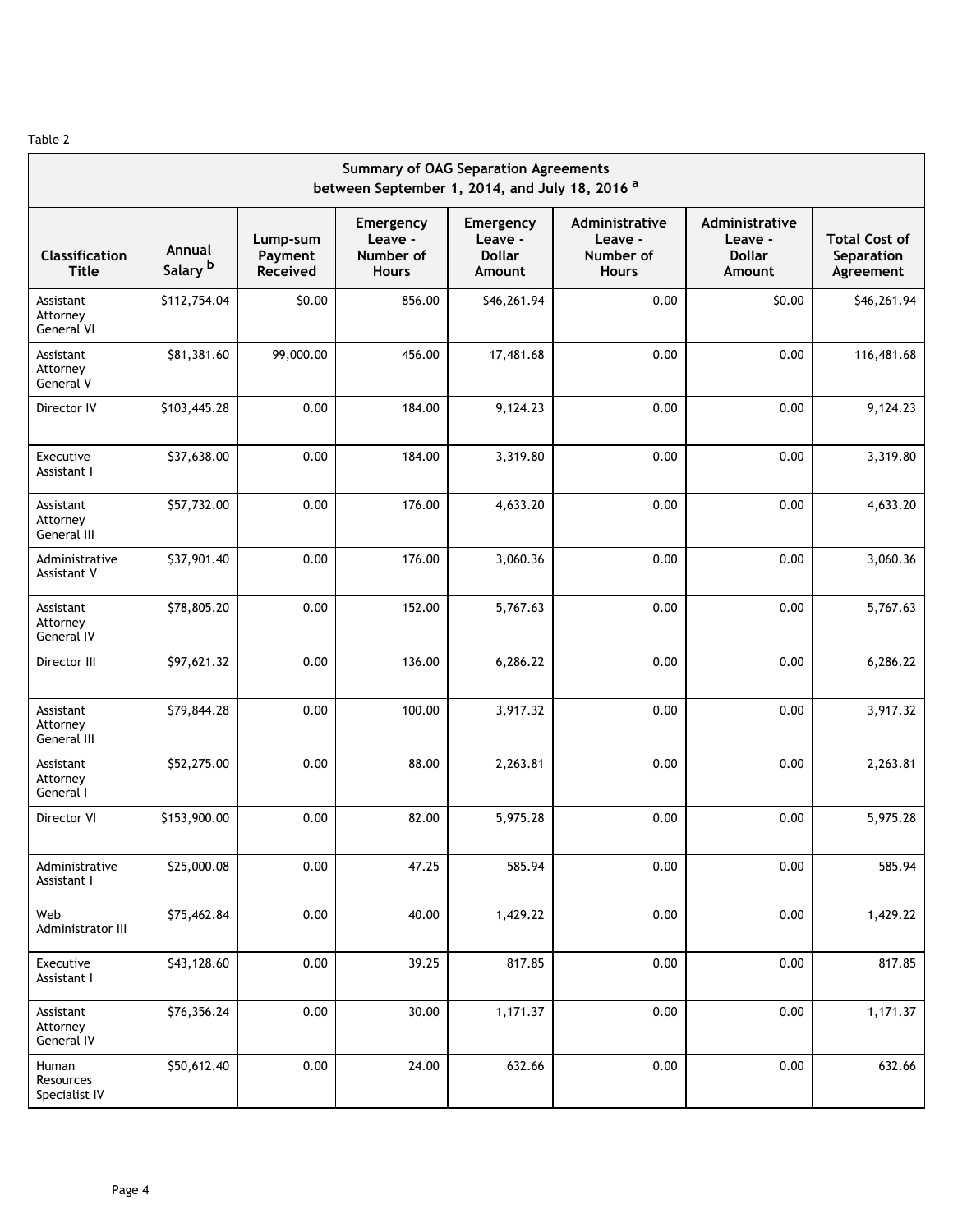| <b>Summary of OAG Separation Agreements</b><br>between September 1, 2014, and July 18, 2016 <sup>a</sup> |                               |                                 |                                                   |                                                 |                                                        |                                                      |                                                 |  |  |  |  |
|----------------------------------------------------------------------------------------------------------|-------------------------------|---------------------------------|---------------------------------------------------|-------------------------------------------------|--------------------------------------------------------|------------------------------------------------------|-------------------------------------------------|--|--|--|--|
| <b>Classification</b><br><b>Title</b>                                                                    | Annual<br>Salary <sup>b</sup> | Lump-sum<br>Payment<br>Received | Emergency<br>Leave -<br>Number of<br><b>Hours</b> | Emergency<br>Leave -<br><b>Dollar</b><br>Amount | Administrative<br>Leave -<br>Number of<br><b>Hours</b> | Administrative<br>Leave -<br><b>Dollar</b><br>Amount | <b>Total Cost of</b><br>Separation<br>Agreement |  |  |  |  |
| Director I                                                                                               | \$83,718.00                   | 0.00                            | 23.00                                             | 955.12                                          | 0.00                                                   | 0.00                                                 | 955.12                                          |  |  |  |  |
| Accountant I                                                                                             | \$34,501.44                   | 0.00                            | 22.25                                             | 347.67                                          | 0.00                                                   | 0.00                                                 | 347.67                                          |  |  |  |  |
| Assistant<br>Attorney<br>General II                                                                      | \$52,632.00                   | 0.00                            | 22.00                                             | 548.25                                          | 0.00                                                   | 0.00                                                 | 548.25                                          |  |  |  |  |
| Legal Secretary<br>Ш                                                                                     | \$39,769.56                   | 0.00                            | 19.25                                             | 379.74                                          | 0.00                                                   | 0.00                                                 | 379.74                                          |  |  |  |  |
| Assistant<br>Attorney<br>General VI                                                                      | \$97,490.52                   | 0.00                            | 15.25                                             | 673.34                                          | 0.00                                                   | 0.00                                                 | 673.34                                          |  |  |  |  |
| Legal Assistant I                                                                                        | \$33,660.00                   | 0.00                            | 15.00                                             | 228.67                                          | 0.00                                                   | 0.00                                                 | 228.67                                          |  |  |  |  |
| Legal Assistant<br>Ш                                                                                     | \$45,304.32                   | 0.00                            | 8.00                                              | 179.78                                          | 0.00                                                   | 0.00                                                 | 179.78                                          |  |  |  |  |
| Legal Secretary<br>Ш.                                                                                    | \$34,680.00                   | 0.00                            | 280.00                                            | 4,532.05                                        | 0.00                                                   | 0.00                                                 | 4,532.05                                        |  |  |  |  |
| <b>Budget Analyst</b><br>Ш                                                                               | \$53,733.60                   | 0.00                            | 7.75                                              | 188.60                                          | 0.00                                                   | 0.00                                                 | 188.60                                          |  |  |  |  |
| Investigator IV                                                                                          | \$49,964.40                   | 0.00                            | 28.75                                             | 680.15                                          | 0.00                                                   | 0.00                                                 | 680.15                                          |  |  |  |  |
| Contract<br>Specialist IV                                                                                | \$58,698.36                   | 0.00                            | 6.50                                              | 189.26                                          | 0.00                                                   | 0.00                                                 | 189.26                                          |  |  |  |  |
|                                                                                                          | <b>Totals</b>                 | \$99,000.00                     | 3,218.25                                          | \$121,631.14                                    | 0.00                                                   | \$0.00                                               | \$220,631.14                                    |  |  |  |  |

 $a$  Table does not include compensation for state holidays that occurred during the span of the separation agreements.

b Annual salary was calculated based on the employees' annualized monthly base salary. Base salary is a fixed amount of pay and does not include benefits, one-time merits, longevity pay, or bonus pay.

Sources: Unaudited information from the OAG and USPS.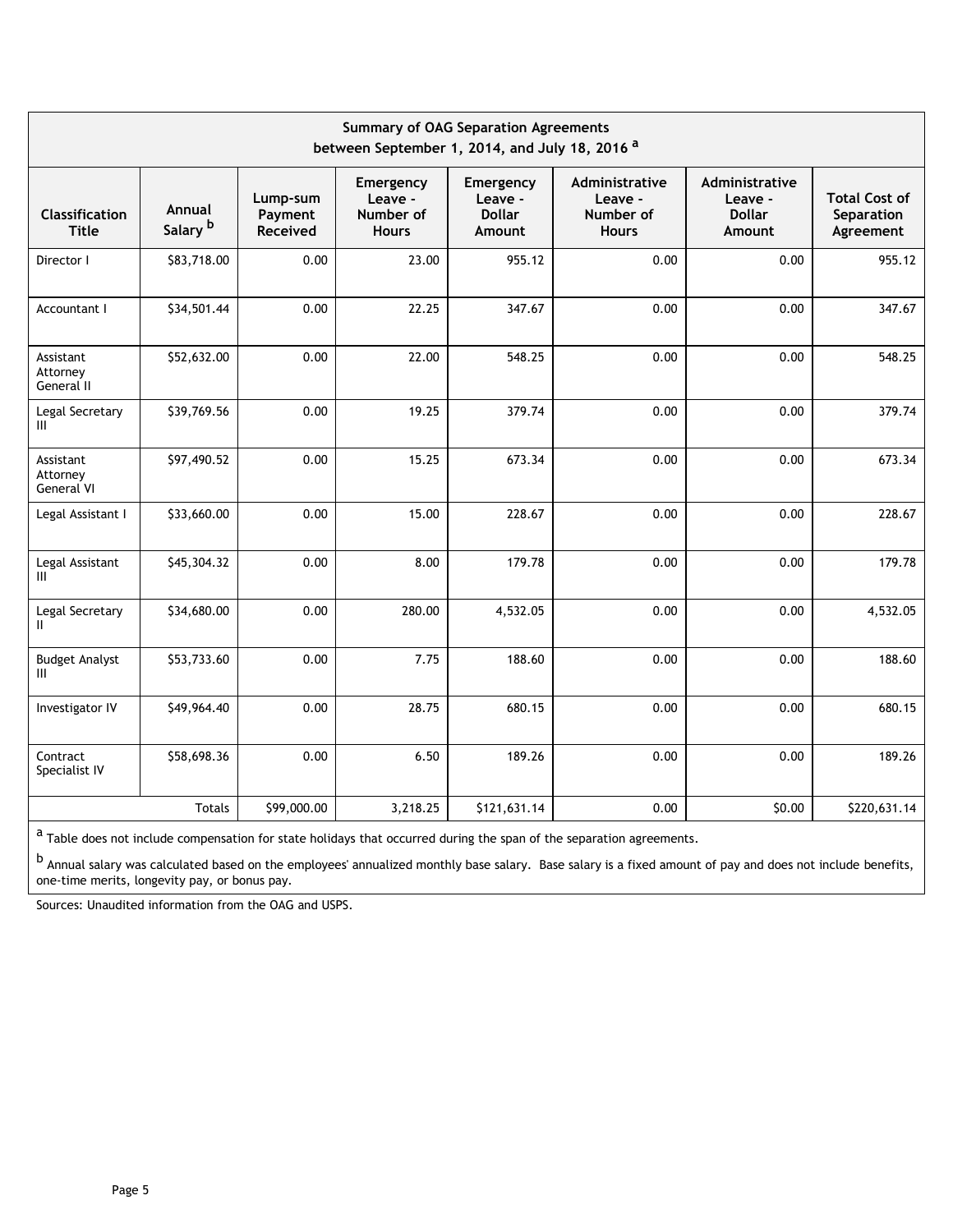## **Department of Family and Protective Services**

The Department of Family and Protective Services (DFPS) asserted that it entered into separation agreements with four employees between September 1, 2014, and July 18, 2016.

For three of those four employees:

- The separation agreements stated that DFPS placed those three employees on paid leave until the effective dates of their terminations. The amount of emergency leave for which DFPS compensated those three employees ranged from 62 days (496 hours) to 38 days (304 hours).
- While they were on paid leave, those three employees received their current salary. The total cost of the emergency leave for those three employees was \$21,202.36. In addition, DFPS awarded one of those three employees a one-time, lump-sum bonus totaling \$3,000, and that employee remained on the payroll through the employee's effective termination date.

DFPS provided the fourth employee a one-time, lump-sum bonus of \$19,009.13, but that employee did not remain on the payroll.

The total compensation for all four separation agreements was \$43,211.49.

DFPS does not report leave information to the Uniform Statewide Payroll/Personnel System (USPS); therefore, auditors reviewed leave information from DFPS's internal leave accounting system. DFPS coded the paid leave associated with the three employees' separation agreements as "Emergency Leave – Other" in its leave accounting system. DFPS paid one lump-sum bonus as salary back pay and the other lump-sum bonus with a purchase voucher coded as a "Settlement and Judgment."

DFPS does not have documented policies or procedures for providing compensation as part of separation agreements.

Table 3 on the next page summarizes DFPS's separation agreements between September 1, 2014, and July 18, 2016. Auditors also reviewed payroll information from the Statewide Payroll/Personnel Reporting System (SPRS). Any vacation leave taken after the start date of the employees' separation agreements is not included in Table 3 because employees are permitted to receive that earned leave, as established in Texas Government Code, Section 661.067. In addition, earned compensatory leave is not included in Table 3. It is important to note that the information in Table 3 was not audited, and most of the information was self-reported by DFPS.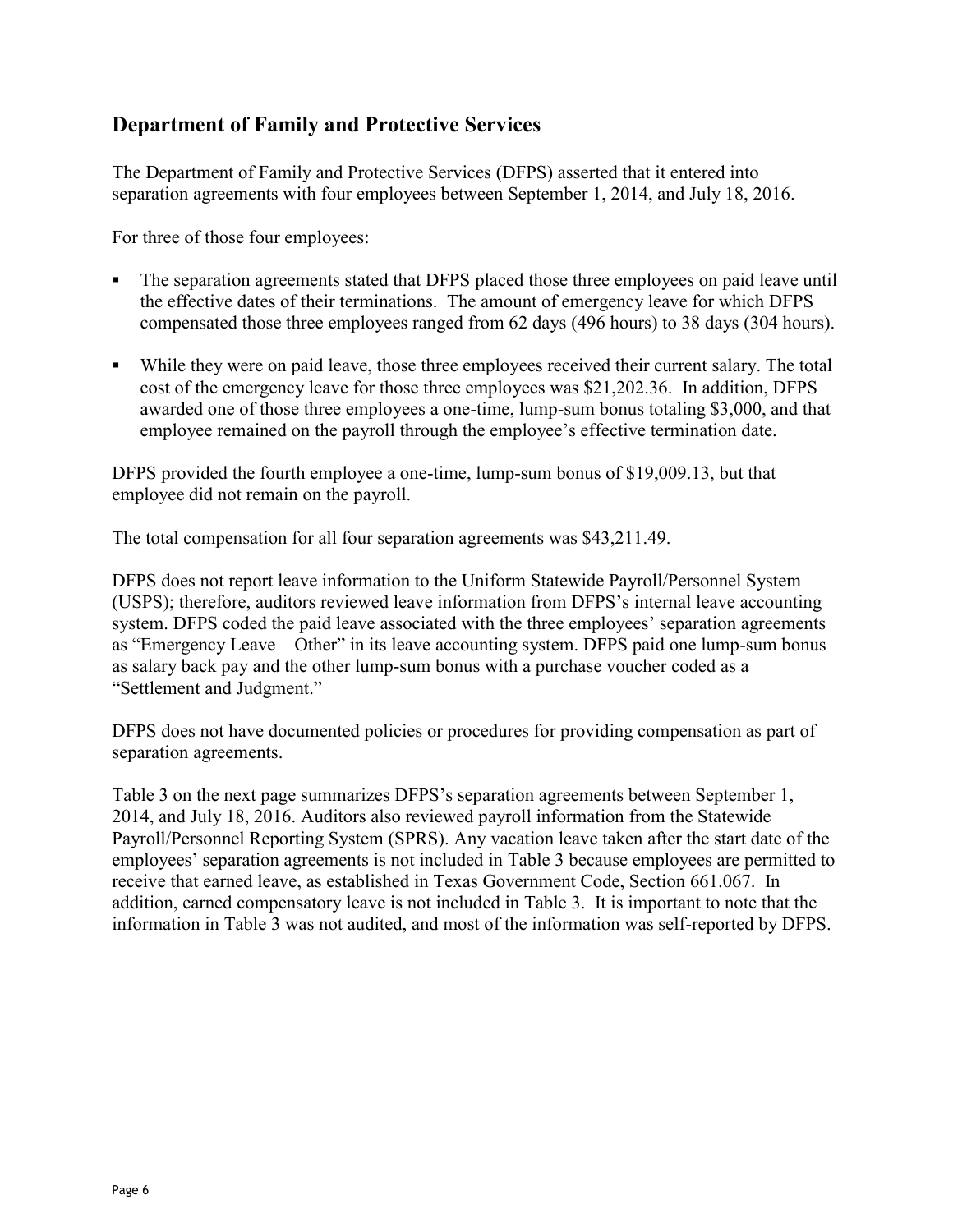| <b>Summary of DFPS Separation Agreements</b><br>between September 1, 2014, and July 18, 2016 <sup>a</sup> |                               |                                        |                                                   |                                                 |                                                        |                                                      |                                                 |  |  |  |  |  |
|-----------------------------------------------------------------------------------------------------------|-------------------------------|----------------------------------------|---------------------------------------------------|-------------------------------------------------|--------------------------------------------------------|------------------------------------------------------|-------------------------------------------------|--|--|--|--|--|
| <b>Classification</b><br>Title                                                                            | Annual<br>Salary <sup>b</sup> | Lump-sum<br>Payment<br><b>Received</b> | Emergency<br>Leave -<br>Number of<br><b>Hours</b> | Emergency<br>Leave -<br><b>Dollar</b><br>Amount | Administrative<br>Leave -<br>Number of<br><b>Hours</b> | Administrative<br>Leave -<br><b>Dollar</b><br>Amount | <b>Total Cost of</b><br>Separation<br>Agreement |  |  |  |  |  |
| <b>Child Protective</b><br>Services<br>Specialist II                                                      | \$35,769.00                   | \$<br>0.00                             | 496.00                                            | \$8,571.92                                      | 0.00                                                   | \$0.00                                               | \$8,571.92                                      |  |  |  |  |  |
| Inspector IV                                                                                              | \$33,800.40                   | 0.00                                   | 472.00                                            | 7,546.72                                        | 0.00                                                   | 0.00                                                 | 7,546.72                                        |  |  |  |  |  |
| Child Protective<br>Services<br>Specialist II                                                             | \$37,179.72                   | $3,000.00^{\circ}$                     | 304.00                                            | 5,083.72                                        | 0.00                                                   | 0.00                                                 | 8,083.72                                        |  |  |  |  |  |
| Manager III                                                                                               | \$74,418.72                   | 19,009.13 <sup>d</sup>                 | 0.00                                              | 0.00                                            | 0.00                                                   | 0.00                                                 | 19,009.13                                       |  |  |  |  |  |
|                                                                                                           | Totals                        | \$22,009.13                            | 1,272.00                                          | \$21,202.36                                     | 0.00                                                   | \$0.00                                               | \$43,211.49                                     |  |  |  |  |  |

 $a$  Table does not include compensation for state holidays that occurred during the span of the separation agreements.

b<br>Annual salary was calculated based on the employees' annualized monthly base salary. Base salary is a fixed amount of pay and does not include benefits, one-time merits, longevity pay, or bonus pay.

c Paid as a settlement and judgment.

d Paid for three months of salary back pay.

Sources: Unaudited information from DFPS and SPRS.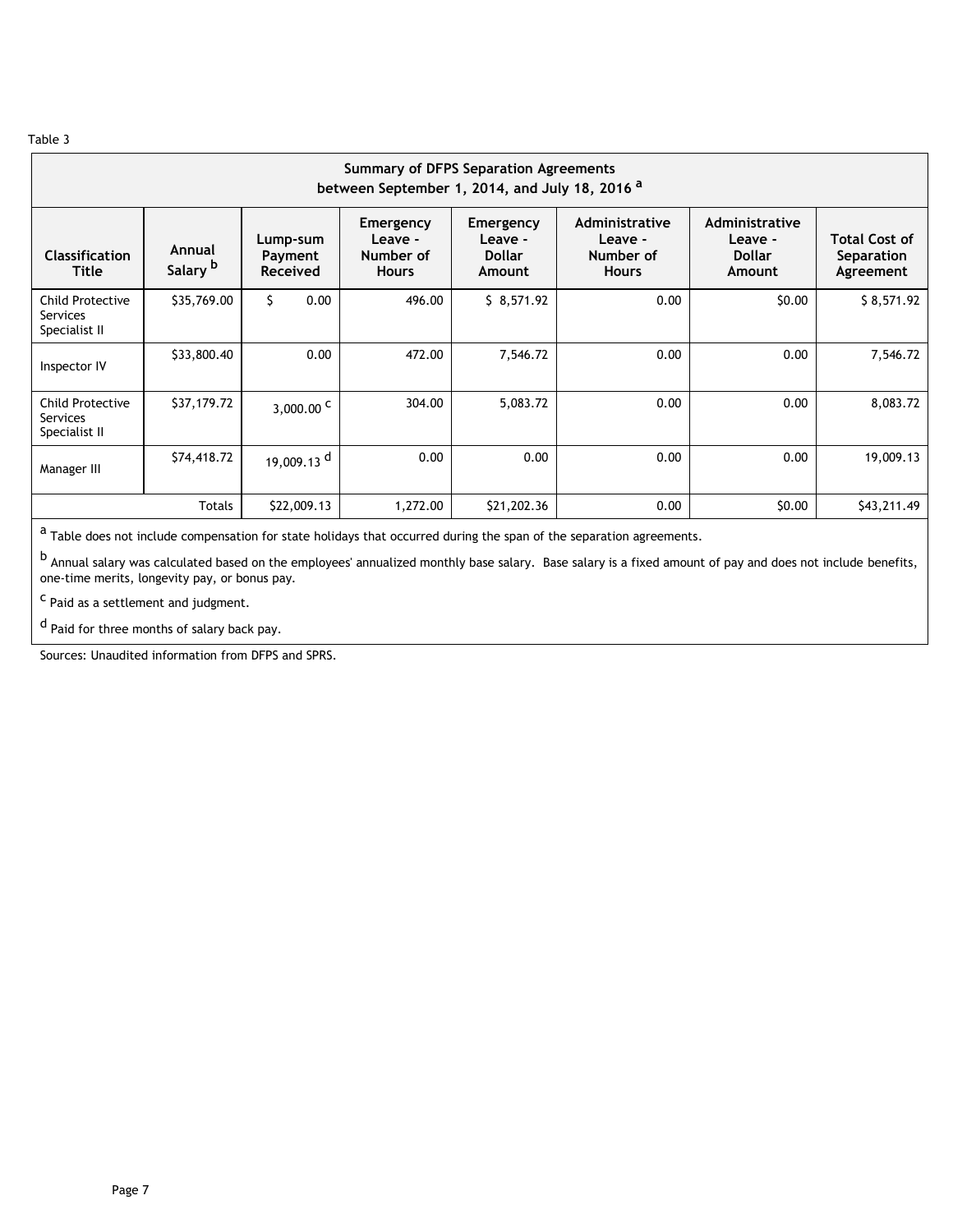## **General Land Office**

The General Land Office (GLO) asserted that it entered into separation agreements with 69 employees between September 1, 2014, and July 18, 2016.

For 43 of those employees:

- The separation agreements stated that GLO would place those 43 employees on leave with pay. However, GLO did not use emergency leave for those 43 employees; instead, it kept those employees on its payroll and paid them their current salary.
- The amount of time for which the GLO compensated those 43 employees ranged from 47 days (376 hours) to 24 days (192 hours). GLO compensated the 43 employees who remained on the payroll a total of \$615,355.17 in salaries and wages.

GLO awarded 26 additional employees one-time, lump-sum payments of \$15,000 each as part of a retirement incentive program<sup>2</sup>; those payments totaled \$390,000.

The total compensation for all 69 separation agreements was \$1,005,355.17.

GLO reports employee leave information to the Uniform Statewide Payroll/Personnel System (USPS). GLO coded the retirement incentive program payments as "One-time Merit Increases" in USPS.

GLO documented its intention to use lump-sum payments as part of its retirement incentive program. In addition, GLO documented a policy for employees subject to a reduction in force or termination for cultural fit as a result of the GLO reorganization. Those employees were offered the benefit of remaining on the payroll if they signed a separation agreement and release of claims.

Table 4 on the next page summarizes GLO's separation agreements between September 1, 2014, and July 18, 2016. Auditors also reviewed payroll information from USPS. Any vacation leave taken after the start date of the employees' separation agreements is not included in Table 4 because employees are permitted to receive that earned leave, as established in Texas Government Code, Section 661.067. In addition, earned compensatory leave is not included in Table 4. Paid holidays are included in Table 4 because employees remained on GLO's payroll during those holidays. It is important to note that the information in Table 4 was not audited, and most of the information was self-reported by GLO.

 $\overline{a}$ 

<sup>&</sup>lt;sup>2</sup> The retirement incentive program was a financial incentive program that GLO offered to employees who were willing and eligible to retire from GLO; the retirement incentive program was not established by statute or rule.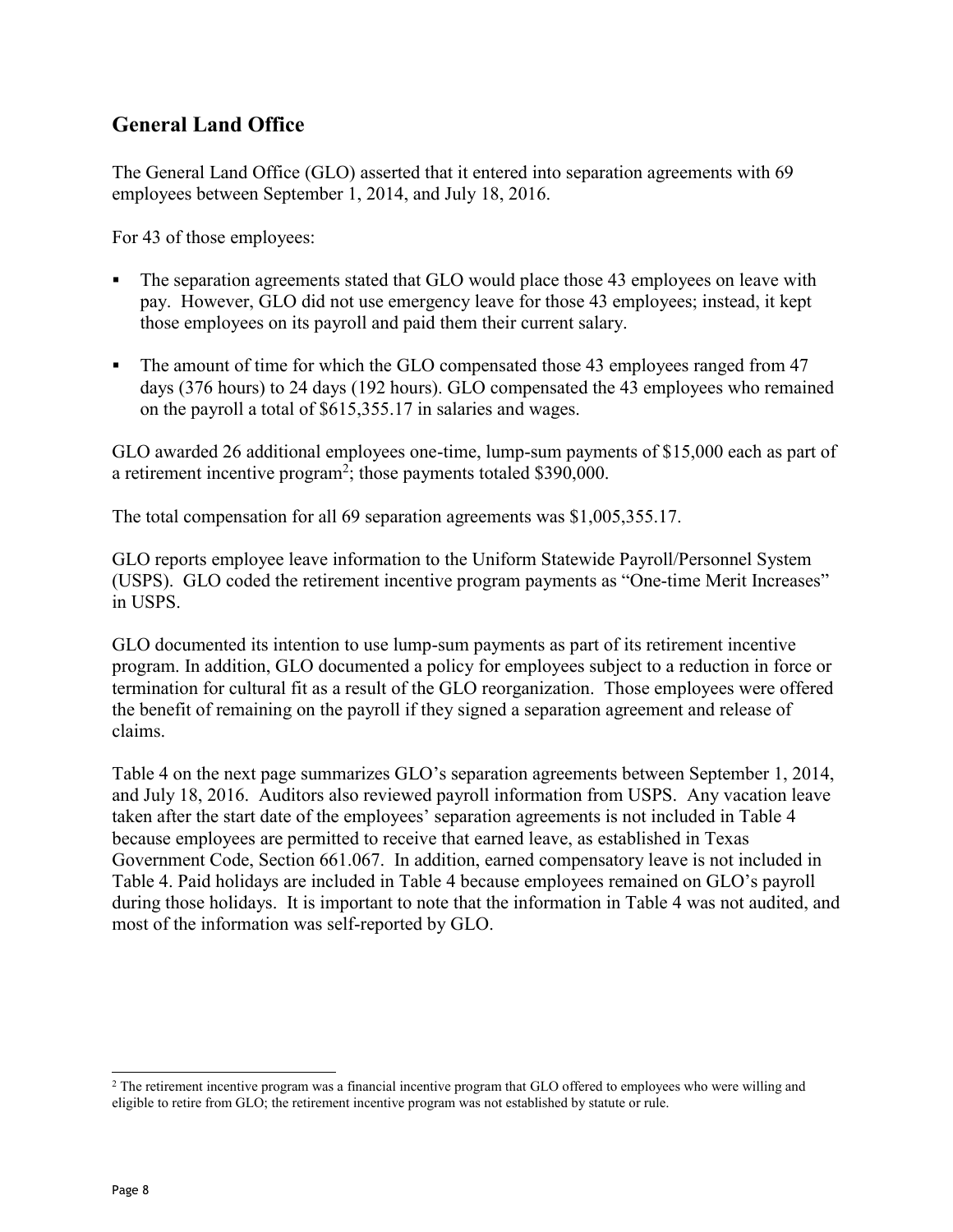| <b>Summary of GLO Separation Agreements</b><br>between September 1, 2014, and July 18, 2016 |                            |                              |                                                              |                                                                                                      |                                                 |  |  |  |  |  |
|---------------------------------------------------------------------------------------------|----------------------------|------------------------------|--------------------------------------------------------------|------------------------------------------------------------------------------------------------------|-------------------------------------------------|--|--|--|--|--|
| <b>Classification Title</b>                                                                 | Annual Salary <sup>a</sup> | Lump-sum Payment<br>Received | Number of<br><b>Hours Employee</b><br>Remained on<br>Payroll | <b>Dollar</b><br><b>Amount Associated</b><br>with Hours<br>Employee<br><b>Remained on</b><br>Payroll | <b>Total Cost of</b><br>Separation<br>Agreement |  |  |  |  |  |
| Director II                                                                                 | \$124,739.64               | \$15,000.00                  | 0.00                                                         | Ś.<br>0.00                                                                                           | \$15,000.00                                     |  |  |  |  |  |
| Portfolio Manager II                                                                        | \$122,083.80               | 15,000.00                    | 0.00                                                         | 0.00                                                                                                 | 15,000.00                                       |  |  |  |  |  |
| Project Manager IV                                                                          | \$100,371.36               | 15,000.00                    | 0.00                                                         | 0.00                                                                                                 | 15,000.00                                       |  |  |  |  |  |
| Program Specialist VII                                                                      | \$96,700.08                | 15,000.00                    | 0.00                                                         | 0.00                                                                                                 | 15,000.00                                       |  |  |  |  |  |
| Programmer V                                                                                | \$93,599.76                | 15,000.00                    | 0.00                                                         | 0.00                                                                                                 | 15,000.00                                       |  |  |  |  |  |
| <b>Budget Analyst V</b>                                                                     | \$92,989.56                | 15,000.00                    | 0.00                                                         | 0.00                                                                                                 | 15,000.00                                       |  |  |  |  |  |
| Manager III                                                                                 | \$92,903.04                | 15,000.00                    | 0.00                                                         | 0.00                                                                                                 | 15,000.00                                       |  |  |  |  |  |
| <b>Auditor VI</b>                                                                           | \$91,322.88                | 15,000.00                    | 0.00                                                         | 0.00                                                                                                 | 15,000.00                                       |  |  |  |  |  |
| <b>Accountant VII</b>                                                                       | \$90,837.72                | 15,000.00                    | 0.00                                                         | 0.00                                                                                                 | 15,000.00                                       |  |  |  |  |  |
| <b>Accountant VII</b>                                                                       | \$79,667.04                | 15,000.00                    | 0.00                                                         | 0.00                                                                                                 | 15,000.00                                       |  |  |  |  |  |
| Human Resources<br>Specialist VI                                                            | \$79,657.68                | 15,000.00                    | 0.00                                                         | 0.00                                                                                                 | 15,000.00                                       |  |  |  |  |  |
| <b>Accounts Examiner V</b>                                                                  | \$77,985.36                | 15,000.00                    | 0.00                                                         | 0.00                                                                                                 | 15,000.00                                       |  |  |  |  |  |
| Program Specialist VI                                                                       | \$77,745.48                | 15,000.00                    | 0.00                                                         | 0.00                                                                                                 | 15,000.00                                       |  |  |  |  |  |
| Natural Resources<br>Specialist V                                                           | \$69,149.04                | 15,000.00                    | 0.00                                                         | 0.00                                                                                                 | 15,000.00                                       |  |  |  |  |  |
| Program Specialist IV                                                                       | \$65,366.04                | 15,000.00                    | 0.00                                                         | 0.00                                                                                                 | 15,000.00                                       |  |  |  |  |  |
| <b>Accountant IV</b>                                                                        | \$60,797.88                | 15,000.00                    | 0.00                                                         | 0.00                                                                                                 | 15,000.00                                       |  |  |  |  |  |
| Program Specialist II                                                                       | \$60,560.40                | 15,000.00                    | 0.00                                                         | 0.00                                                                                                 | 15,000.00                                       |  |  |  |  |  |
| Accounts Examiner III                                                                       | \$54,787.08                | 15,000.00                    | 0.00                                                         | 0.00                                                                                                 | 15,000.00                                       |  |  |  |  |  |
| Administrative<br>Assistant V                                                               | \$54,154.56                | 15,000.00                    | 0.00                                                         | 0.00                                                                                                 | 15,000.00                                       |  |  |  |  |  |
| Administrative<br>Assistant IV                                                              | \$49,634.28                | 15,000.00                    | 0.00                                                         | 0.00                                                                                                 | 15,000.00                                       |  |  |  |  |  |
| Administrative<br>Assistant IV                                                              | \$47,883.84                | 15,000.00                    | 0.00                                                         | 0.00                                                                                                 | 15,000.00                                       |  |  |  |  |  |
| Administrative<br>Assistant IV                                                              | \$47,686.20                | 15,000.00                    | 0.00                                                         | 0.00                                                                                                 | 15,000.00                                       |  |  |  |  |  |
| Administrative<br><b>Assistant IV</b>                                                       | \$44,538.24                | 15,000.00                    | 0.00                                                         | 0.00                                                                                                 | 15,000.00                                       |  |  |  |  |  |
| Natural Resources<br>Specialist III                                                         | \$44,302.68                | 15,000.00                    | 0.00                                                         | 0.00                                                                                                 | 15,000.00                                       |  |  |  |  |  |
| Administrative<br>Assistant IV                                                              | \$43,448.28                | 15,000.00                    | 0.00                                                         | 0.00                                                                                                 | 15,000.00                                       |  |  |  |  |  |
| Natural Resources<br>Specialist II                                                          | \$41,077.56                | 15,000.00                    | 0.00                                                         | 0.00                                                                                                 | 15,000.00                                       |  |  |  |  |  |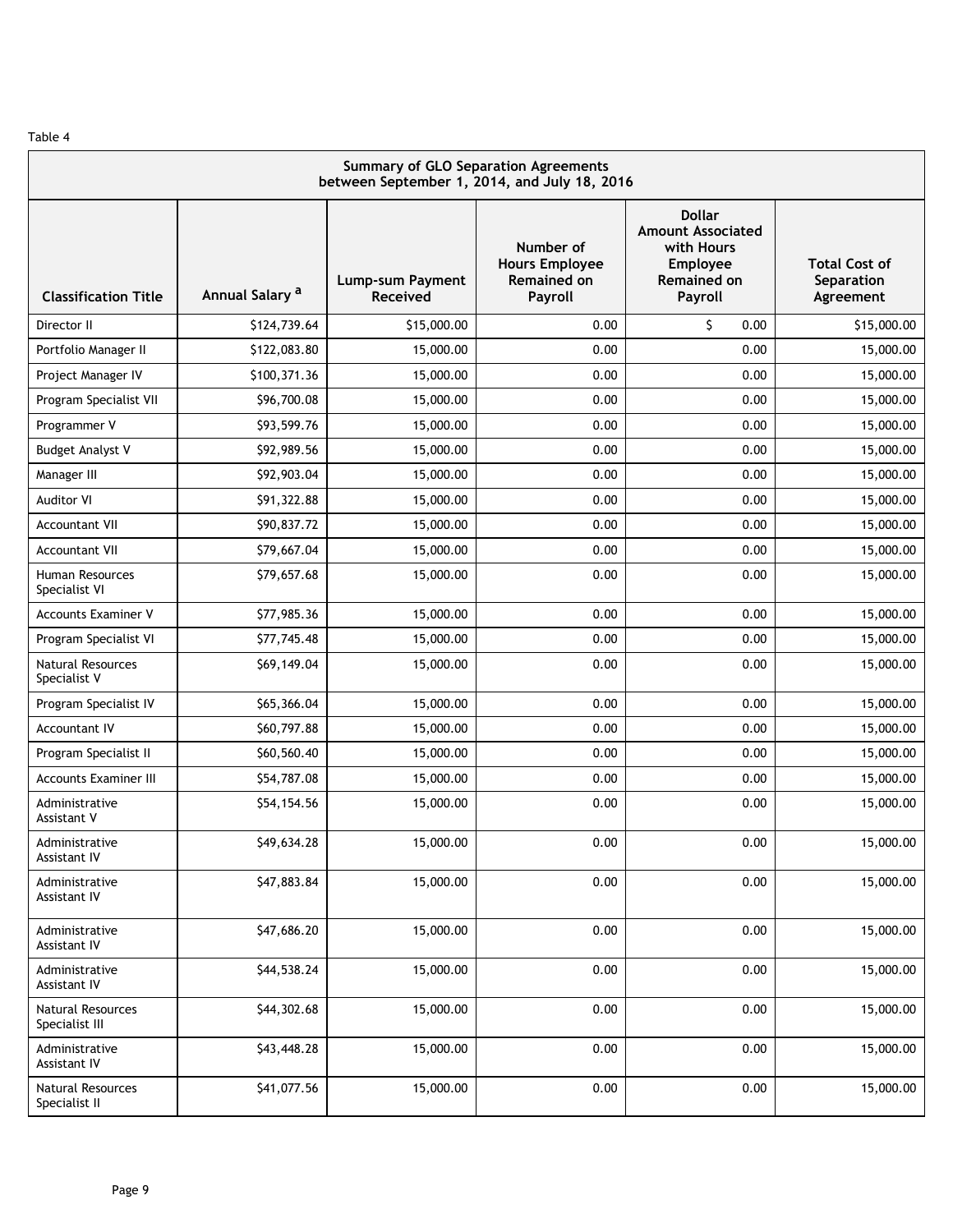| <b>Summary of GLO Separation Agreements</b><br>between September 1, 2014, and July 18, 2016 |                            |                                     |                                                                     |                                                                                                             |                                                 |  |  |  |  |  |
|---------------------------------------------------------------------------------------------|----------------------------|-------------------------------------|---------------------------------------------------------------------|-------------------------------------------------------------------------------------------------------------|-------------------------------------------------|--|--|--|--|--|
| <b>Classification Title</b>                                                                 | Annual Salary <sup>a</sup> | Lump-sum Payment<br><b>Received</b> | Number of<br><b>Hours Employee</b><br><b>Remained on</b><br>Payroll | <b>Dollar</b><br><b>Amount Associated</b><br>with Hours<br><b>Employee</b><br><b>Remained on</b><br>Payroll | <b>Total Cost of</b><br>Separation<br>Agreement |  |  |  |  |  |
| Contract<br>Administration<br>Manager I                                                     | \$84,991.44                | 0.00                                | 376.00                                                              | 15,438.99                                                                                                   | 15,438.99                                       |  |  |  |  |  |
| Attorney V                                                                                  | \$105,080.40               | 0.00                                | 368.00                                                              | 18,690.19                                                                                                   | 18,690.19                                       |  |  |  |  |  |
| Program Specialist V                                                                        | \$66,967.08                | 0.00                                | 352.00                                                              | 11,389.48                                                                                                   | 11,389.48                                       |  |  |  |  |  |
| Deputy Director I                                                                           | \$189,624.84               | 0.00                                | 352.00                                                              | 32,228.73                                                                                                   | 32,228.73                                       |  |  |  |  |  |
| Director VI                                                                                 | \$165,607.56               | 0.00                                | 352.00                                                              | 28, 146. 74                                                                                                 | 28, 146. 74                                     |  |  |  |  |  |
| Deputy Director I                                                                           | \$211,188.12               | 0.00                                | 352.00                                                              | 35,893.63                                                                                                   | 35,893.63                                       |  |  |  |  |  |
| Project Manager IV                                                                          | \$75,054.48                | 0.00                                | 344.00                                                              | 12,509.08                                                                                                   | 12,509.08                                       |  |  |  |  |  |
| Program Specialist VI                                                                       | \$73,200.00                | 0.00                                | 344.00                                                              | 11,934.78                                                                                                   | 11,934.78                                       |  |  |  |  |  |
| Program Specialist VII                                                                      | \$93,959.88                | 0.00                                | 344.00                                                              | 15,422.71                                                                                                   | 15,422.71                                       |  |  |  |  |  |
| Geographic Information<br>Specialist III                                                    | \$59,593.44                | 0.00                                | 344.00                                                              | 9,781.75                                                                                                    | 9,781.75                                        |  |  |  |  |  |
| Program Specialist VI                                                                       | \$87,867.72                | 0.00                                | 344.00                                                              | 14,422.73                                                                                                   | 14,422.73                                       |  |  |  |  |  |
| Geographic Information<br>Specialist II                                                     | \$63,440.28                | 0.00                                | 344.00                                                              | 10,413.18                                                                                                   | 10,413.18                                       |  |  |  |  |  |
| Director II                                                                                 | \$128,664.96               | 0.00                                | 344.00                                                              | 21,119.25                                                                                                   | 21,119.25                                       |  |  |  |  |  |
| Programmer III                                                                              | \$76,875.00                | 0.00                                | 344.00                                                              | 12,618.37                                                                                                   | 12,618.37                                       |  |  |  |  |  |
| Programmer IV                                                                               | \$76,028.76                | 0.00                                | 344.00                                                              | 12,479.47                                                                                                   | 12,479.47                                       |  |  |  |  |  |
| Systems Analyst II                                                                          | \$50,752.68                | 0.00                                | 344.00                                                              | 8,330.62                                                                                                    | 8,330.62                                        |  |  |  |  |  |
| <b>Information Specialist</b><br>Ш                                                          | \$57,564.24                | 0.00                                | 344.00                                                              | 9,448.68                                                                                                    | 9,448.68                                        |  |  |  |  |  |
| Program Specialist II                                                                       | \$54,738.12                | 0.00                                | 344.00                                                              | 8,984.79                                                                                                    | 8,984.79                                        |  |  |  |  |  |
| Information Specialist<br>IV                                                                | \$71,121.36                | 0.00                                | 344.00                                                              | 11,673.96                                                                                                   | 11,673.96                                       |  |  |  |  |  |
| Program Specialist VI                                                                       | \$85,169.04                | 0.00                                | 344.00                                                              | 13,979.77                                                                                                   | 13,979.77                                       |  |  |  |  |  |
| Program Specialist VII                                                                      | \$8,826.72                 | 0.00                                | 344.00                                                              | 1,448.83                                                                                                    | 1,448.83                                        |  |  |  |  |  |
| <b>Government Relations</b><br>Specialist II                                                | \$92,164.80                | 0.00                                | 344.00                                                              | 15,161.31                                                                                                   | 15,161.31                                       |  |  |  |  |  |
| Administrative<br>Assistant IV                                                              | \$50,811.24                | 0.00                                | 344.00                                                              | 8,424.71                                                                                                    | 8,424.71                                        |  |  |  |  |  |
| Administrative<br>Assistant III                                                             | \$43,283.64                | 0.00                                | 336.00                                                              | 6,979.72                                                                                                    | 6,979.72                                        |  |  |  |  |  |
| Program Specialist VII                                                                      | \$102,558.36               | 0.00                                | 336.00                                                              | 16,538.09                                                                                                   | 16,538.09                                       |  |  |  |  |  |
| Director IV                                                                                 | \$152,445.00               | 0.00                                | 320.00                                                              | 22,728.67                                                                                                   | 22,728.67                                       |  |  |  |  |  |
| Program Specialist VI                                                                       | \$88,188.00                | 0.00                                | 320.00                                                              | 13,148.32                                                                                                   | 13,148.32                                       |  |  |  |  |  |
| Information Specialist I                                                                    | \$42,228.00                | 0.00                                | 320.00                                                              | 6,295.95                                                                                                    | 6,295.95                                        |  |  |  |  |  |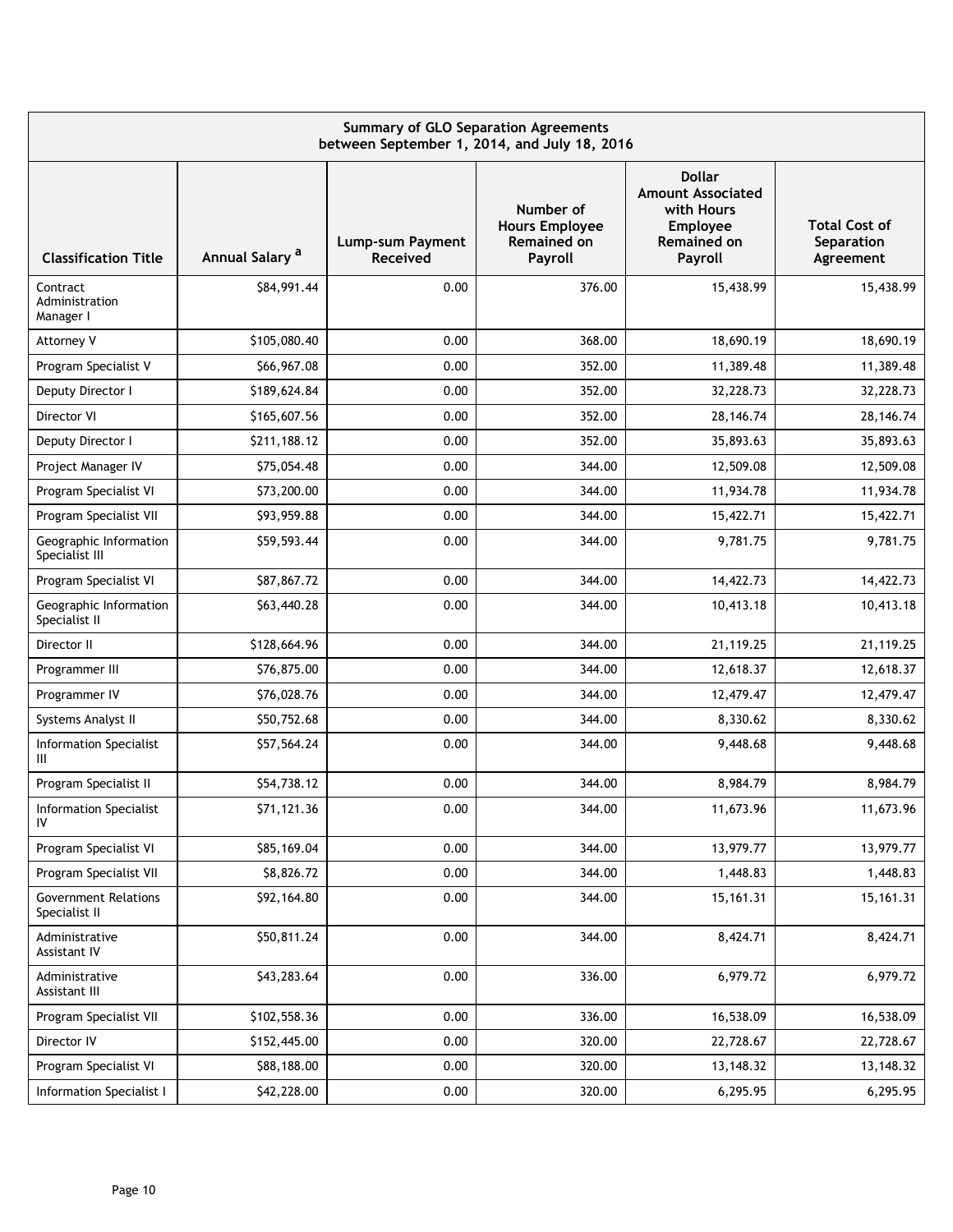| <b>Summary of GLO Separation Agreements</b><br>between September 1, 2014, and July 18, 2016 |                            |                                            |                                                                     |                                                                                                      |                                                 |  |  |  |  |  |  |
|---------------------------------------------------------------------------------------------|----------------------------|--------------------------------------------|---------------------------------------------------------------------|------------------------------------------------------------------------------------------------------|-------------------------------------------------|--|--|--|--|--|--|
| <b>Classification Title</b>                                                                 | Annual Salary <sup>a</sup> | <b>Lump-sum Payment</b><br><b>Received</b> | Number of<br><b>Hours Employee</b><br><b>Remained on</b><br>Payroll | <b>Dollar</b><br><b>Amount Associated</b><br>with Hours<br>Employee<br><b>Remained on</b><br>Payroll | <b>Total Cost of</b><br>Separation<br>Agreement |  |  |  |  |  |  |
| Program Specialist V                                                                        | \$74,174.40                | 0.00                                       | 320.00                                                              | 11,058.97                                                                                            | 11,058.97                                       |  |  |  |  |  |  |
| Director III                                                                                | \$114,198.00               | 0.00                                       | 320.00                                                              | 17,026.26                                                                                            | 17,026.26                                       |  |  |  |  |  |  |
| Web Administrator I                                                                         | \$42,000.00                | 0.00                                       | 320.00                                                              | 6,261.96                                                                                             | 6,261.96                                        |  |  |  |  |  |  |
| Director V                                                                                  | \$161,568.36               | 0.00                                       | 320.00                                                              | 24,684.06                                                                                            | 24,684.06                                       |  |  |  |  |  |  |
| Director V                                                                                  | \$159,880.08               | 0.00                                       | 312.00                                                              | 23,860.89                                                                                            | 23,860.89                                       |  |  |  |  |  |  |
| Program Specialist III                                                                      | \$64,068.00                | 0.00                                       | 280.00                                                              | 8,493.86                                                                                             | 8,493.86                                        |  |  |  |  |  |  |
| Project Manager IV                                                                          | \$91,945.20                | 0.00                                       | 280.00                                                              | 12,189.70                                                                                            | 12,189.70                                       |  |  |  |  |  |  |
| Director I                                                                                  | \$91,974.36                | 0.00                                       | 280.00                                                              | 12,046.64                                                                                            | 12,046.64                                       |  |  |  |  |  |  |
| Director IV                                                                                 | \$116,354.88               | 0.00                                       | 280.00                                                              | 15,239.96                                                                                            | 15,239.96                                       |  |  |  |  |  |  |
| Director II                                                                                 | \$111,288.48               | 0.00                                       | 264.00                                                              | 14,754.15                                                                                            | 14,754.15                                       |  |  |  |  |  |  |
| Management Analyst II                                                                       | \$51,840.60                | 0.00                                       | 264.00                                                              | 6,872.81                                                                                             | 6,872.81                                        |  |  |  |  |  |  |
| Director V                                                                                  | \$160,809.84               | 0.00                                       | 232.00                                                              | 17,299.24                                                                                            | 17,299.24                                       |  |  |  |  |  |  |
| Director IV                                                                                 | \$129,150.00               | 0.00                                       | 232.00                                                              | 14,303.41                                                                                            | 14,303.41                                       |  |  |  |  |  |  |
| Attorney IV                                                                                 | \$92,250.00                | 0.00                                       | 232.00                                                              | 10,216.72                                                                                            | 10,216.72                                       |  |  |  |  |  |  |
| Director V                                                                                  | \$176,592.60               | 0.00                                       | 192.00                                                              | 15,414.04                                                                                            | 15,414.04                                       |  |  |  |  |  |  |
|                                                                                             | <b>Totals</b>              | \$390,000.00                               | 13,760.00                                                           | \$615,355.17                                                                                         | \$1,005,355.17                                  |  |  |  |  |  |  |

a Annual salary was calculated based on the employees' annualized monthly base salary. Base salary is a fixed amount of pay and does not include benefits, one-time merits, longevity pay, or bonus pay.

Sources: Unaudited information from GLO and USPS.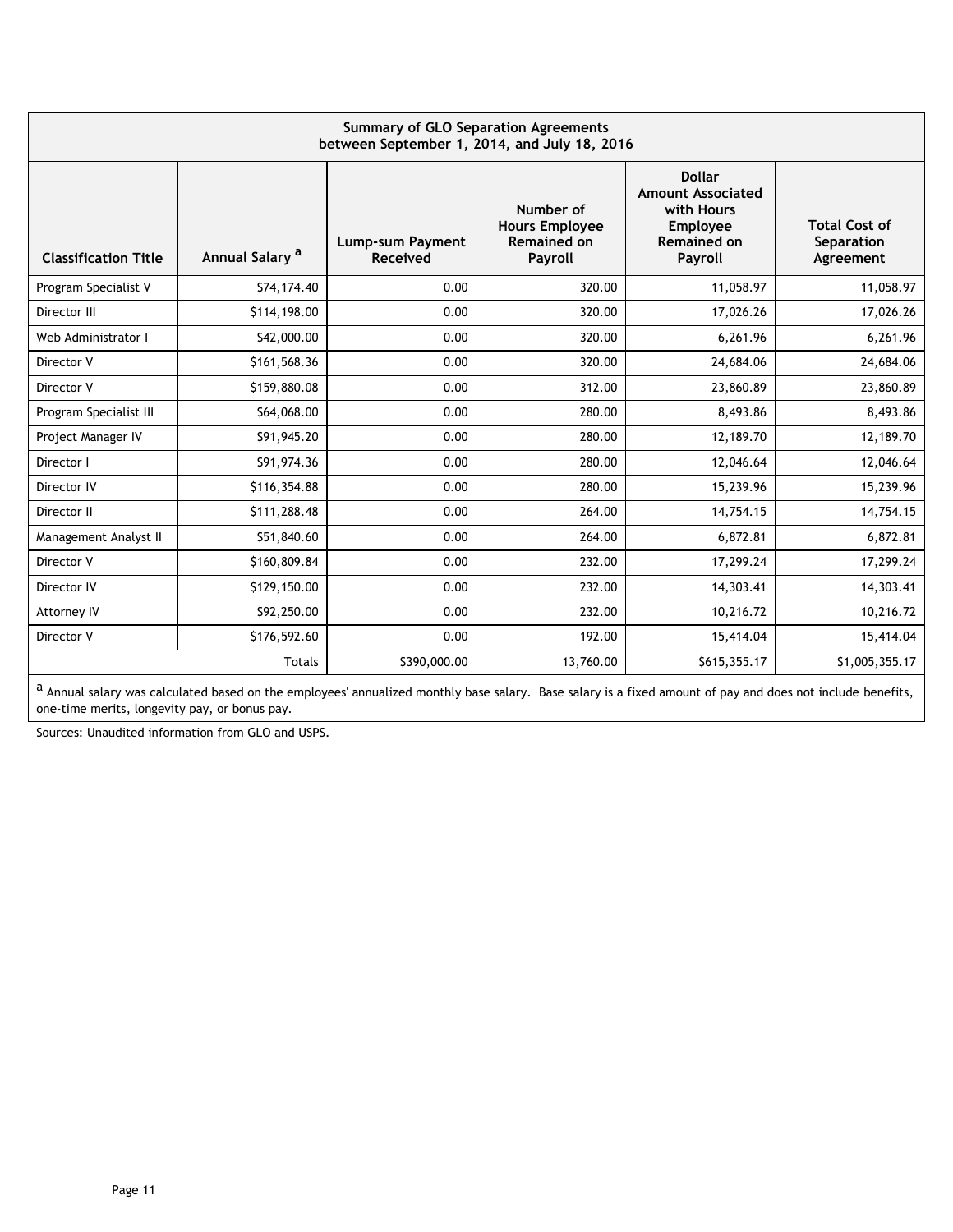### **Texas Parks and Wildlife Department**

The Texas Parks and Wildlife Department (TPWD) asserted that it entered into separation agreements with four employees between September 1, 2014, and July 18, 2016. The separation agreements stated that TPWD placed the employees on paid leave until the effective dates of their terminations. The amount of emergency leave for which TPWD compensated those four employees ranged from 54 days (432 hours) to 52.87 days (423 hours).

While they were on paid leave, those employees received their current salary. The total cost of the emergency leave for all four employees was \$51,895.07.

TPWD does not report employee leave information to the Uniform Statewide Payroll/Personnel System (USPS); therefore, auditors reviewed leave information from TPWD's leave accounting system. TPWD coded the paid leave associated with those four employees' separation agreements as "Emergency – Regular" in its leave accounting system.

TPWD does not have documented policies or procedures for providing compensation as part of a separation agreement. TPWD has a reduction in force policy, but that policy does not address providing compensation.

Table 5 on the next page summarizes TPWD's separation agreements between September 1, 2014, and July 18, 2016. Auditors also reviewed payroll information from USPS. Any vacation leave taken after the start date of the employees' separation agreements is not included in Table 5 because employees are permitted to receive that earned leave, as established in Texas Government Code, Section 661.067. In addition, earned compensatory leave is not included in Table 5. It is important to note that the information in Table 5 was not audited, and most of the information was self-reported by TPWD.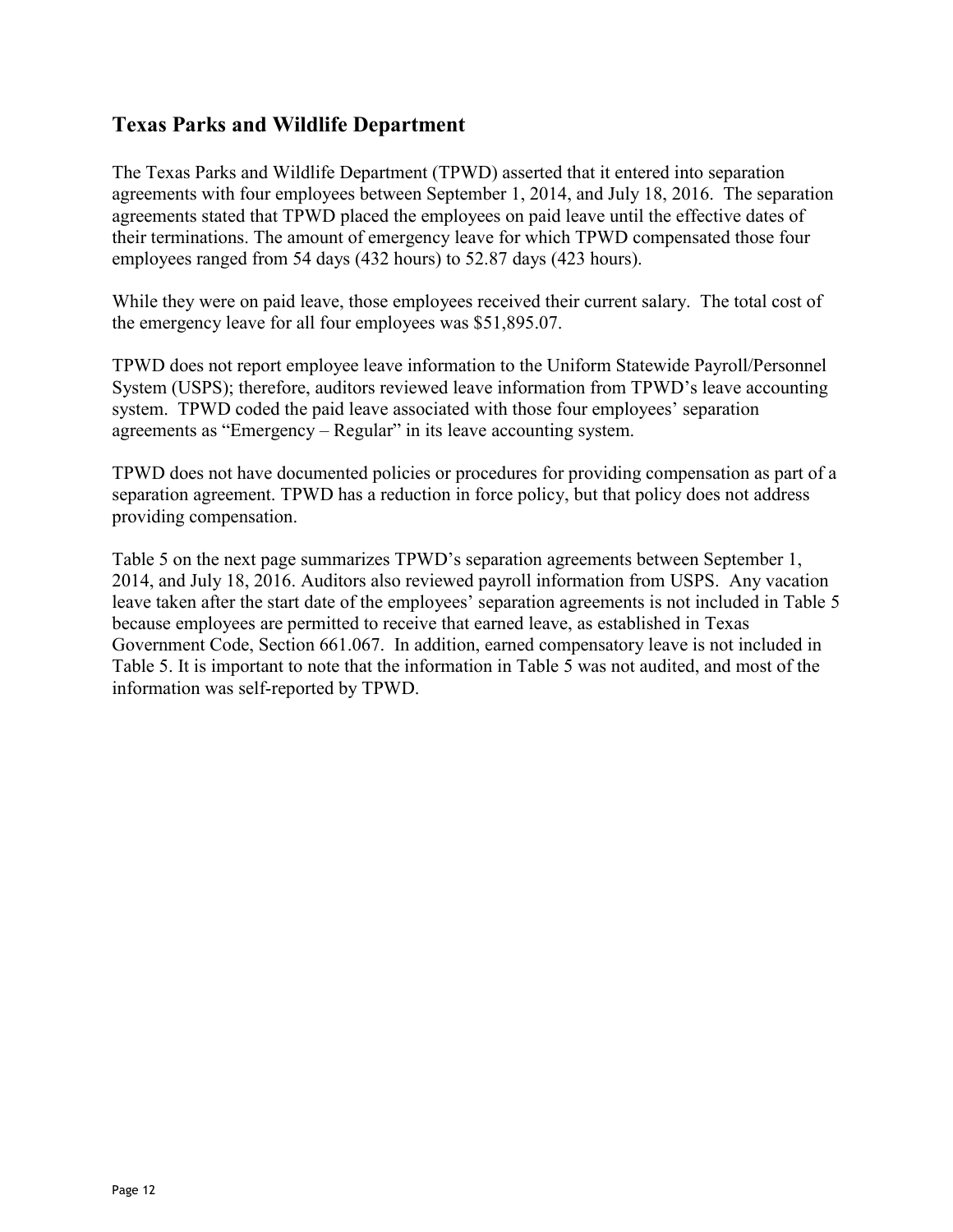| <b>Summary of TPWD Separation Agreements</b><br>between September 1, 2014, and July 18, 2016 <sup>a</sup> |                                                                                                                                                                                                                                                                                                   |        |          |             |      |        |             |  |  |  |  |  |
|-----------------------------------------------------------------------------------------------------------|---------------------------------------------------------------------------------------------------------------------------------------------------------------------------------------------------------------------------------------------------------------------------------------------------|--------|----------|-------------|------|--------|-------------|--|--|--|--|--|
| <b>Classification</b><br><b>Title</b>                                                                     | Administrative<br>Administrative<br>Emergency<br>Emergency<br>Leave -<br>Leave -<br>Leave -<br>Leave -<br>Lump-sum<br>Annual<br>Number of<br>Number of<br><b>Dollar</b><br><b>Dollar</b><br>Payment<br>Salary <sup>b</sup><br><b>Received</b><br><b>Hours</b><br><b>Hours</b><br>Amount<br>Amount |        |          |             |      |        |             |  |  |  |  |  |
| Engineering<br>Specialist IV                                                                              | \$64,885.44                                                                                                                                                                                                                                                                                       | \$0.00 | 432.00   | \$13,260.32 | 0.00 | \$0.00 | \$13,260.32 |  |  |  |  |  |
| Engineering<br>Specialist III                                                                             | \$60,096.24                                                                                                                                                                                                                                                                                       | 0.00   | 432.00   | 12,281.57   | 0.00 | 0.00   | 12,281.57   |  |  |  |  |  |
| Architect III                                                                                             | \$77,933.52                                                                                                                                                                                                                                                                                       | 0.00   | 424.00   | 15,644.52   | 0.00 | 0.00   | 15,644.52   |  |  |  |  |  |
| Engineering<br>Specialist III                                                                             | \$53,471.52                                                                                                                                                                                                                                                                                       | 0.00   | 423.00   | 10,708.66   | 0.00 | 0.00   | 10,708.66   |  |  |  |  |  |
|                                                                                                           | <b>Totals</b>                                                                                                                                                                                                                                                                                     | \$0.00 | 1,711.00 | \$51,895.07 | 0.00 | \$0.00 | \$51,895.07 |  |  |  |  |  |

 $a$  Table does not include compensation for state holidays that occurred during the span of the separation agreements.

b Annual salary was calculated based on the employees' annualized monthly base salary. Base salary is a fixed amount of pay and does not include benefits, one-time merits, longevity pay, or bonus pay.

Sources: Unaudited information from TPWD and USPS.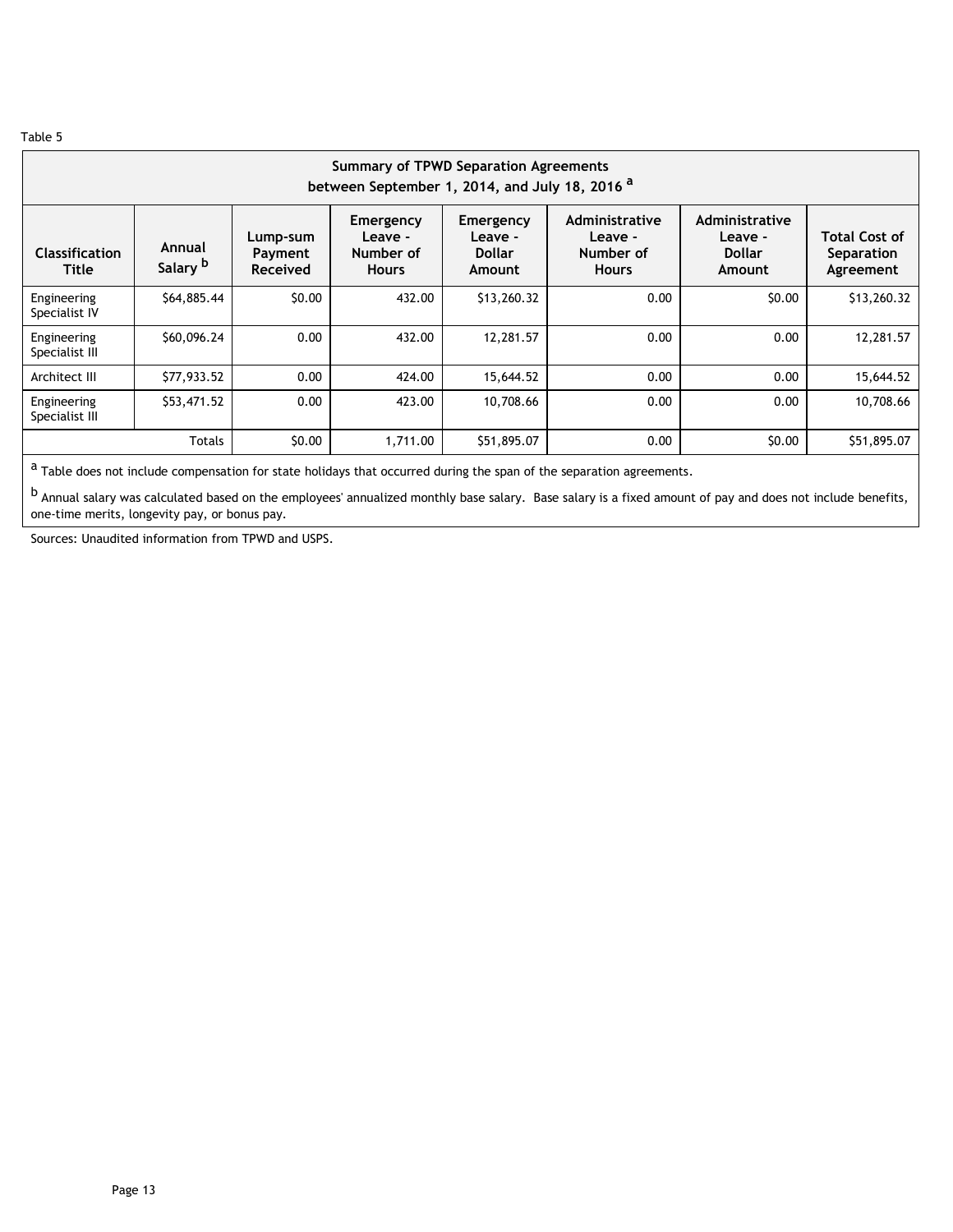## **Teacher Retirement System**

The Teacher Retirement System (TRS) asserted that it entered into separation agreements with five employees between September 1, 2014, and July 18, 2016. The separation agreements stated that TRS placed the employees on paid leave until the effective dates of their terminations. The amount of emergency leave for which TRS compensated those five employees ranged from 130 days (1,040 hours) to 55 days (440 hours).

While they were on paid leave, those employees received their current salary. The total cost of the emergency leave for all five employees was \$163,845.78. In addition, TRS awarded one of the five employees a one-time, lump-sum merit bonus of \$10,000, according to that employee's separation agreement. Therefore, the total compensation for the five separation agreements was \$173,845.78.

TRS reports employee leave information to the Uniform Statewide Payroll/Personnel System (USPS). TRS coded the paid leave associated with the five employees' separation agreements as "Emergency Leave – Other" in USPS. TRS coded the lump-sum payment as a one-time merit increase in USPS.

TRS does not have documented policies or procedures for providing compensation as part of separation agreements.

Table 6 on the next page summarizes TRS's separation agreements between September 1, 2014, and July 18, 2016. Auditors also reviewed leave and payroll information from USPS. Any vacation leave taken after the start date of the employees' separation agreements is not included in Table 6 because employees are permitted to receive that earned leave, as established in Texas Government Code, Section 661.067. In addition, earned compensatory leave is not included in Table 6. It is important to note that the information in Table 6 was not audited, and most of the information was self-reported by TRS.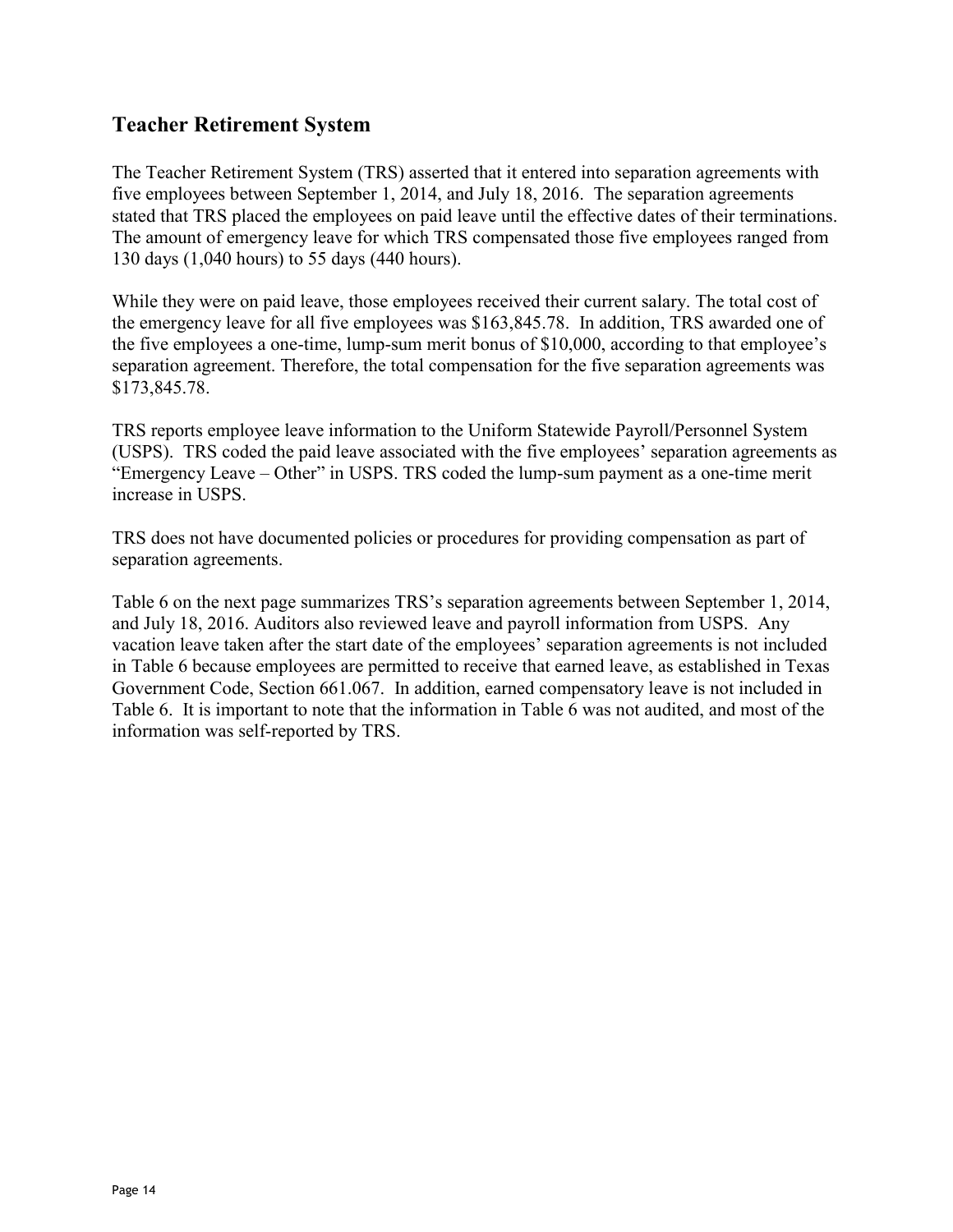| <b>Summary of TRS Separation Agreements</b><br>between September 1, 2014, and July 18, 2016 <sup>a</sup> |                  |                                        |                                                          |                                                 |                                                        |                                                      |                                                 |  |  |  |  |  |
|----------------------------------------------------------------------------------------------------------|------------------|----------------------------------------|----------------------------------------------------------|-------------------------------------------------|--------------------------------------------------------|------------------------------------------------------|-------------------------------------------------|--|--|--|--|--|
| <b>Classification</b><br><b>Title</b>                                                                    | Annual<br>Salary | Lump-sum<br>Payment<br><b>Received</b> | <b>Emergency</b><br>Leave -<br>Number of<br><b>Hours</b> | Emergency<br>Leave -<br><b>Dollar</b><br>Amount | Administrative<br>Leave -<br>Number of<br><b>Hours</b> | Administrative<br>Leave -<br><b>Dollar</b><br>Amount | <b>Total Cost of</b><br>Separation<br>Agreement |  |  |  |  |  |
| <b>General Counsel</b><br>Ш                                                                              | \$92,718.00      | Ś.<br>0.00                             | 1,040.00                                                 | \$45,081.66                                     | 0.00                                                   | \$0.00                                               | \$45,081.66                                     |  |  |  |  |  |
| Investment<br>Analyst II                                                                                 | \$66,300.00      | 10,000.00 $^{\circ}$                   | 970.50                                                   | 30,625.18                                       | 0.00                                                   | 0.00                                                 | 40,625.18                                       |  |  |  |  |  |
| Portfolio<br>Manager IV                                                                                  | \$175,000.08     | 0.00                                   | 660.00                                                   | 55,789.58                                       | 0.00                                                   | 0.00                                                 | 55,789.58                                       |  |  |  |  |  |
| <b>Network</b><br>Specialist VI                                                                          | \$97,661.16      | 0.00                                   | 509.75                                                   | 23,735.30                                       | 0.00                                                   | 0.00                                                 | 23,735.30                                       |  |  |  |  |  |
| Retirement<br>System Benefits<br>Specialist IV                                                           | \$41,077.08      | 0.00                                   | 440.00                                                   | 8,614.06                                        | 0.00                                                   | 0.00                                                 | 8,614.06                                        |  |  |  |  |  |
|                                                                                                          | <b>Totals</b>    | \$10,000.00                            | 3,620.25                                                 | \$163,845.78                                    | 0.00                                                   | \$0.00                                               | \$173,845.78                                    |  |  |  |  |  |

 $a$  Table does not include compensation for state holidays that occurred during the span of the separation agreements.

b<br>Annual salary was calculated based on the employees' annualized monthly base salary. Base salary is a fixed amount of pay and does not include benefits, one-time merits, longevity pay, or bonus pay.

<sup>c</sup> TRS coded the lump-sum payment as one-time merit bonus in USPS.

Sources: Unaudited information from TRS and USPS.